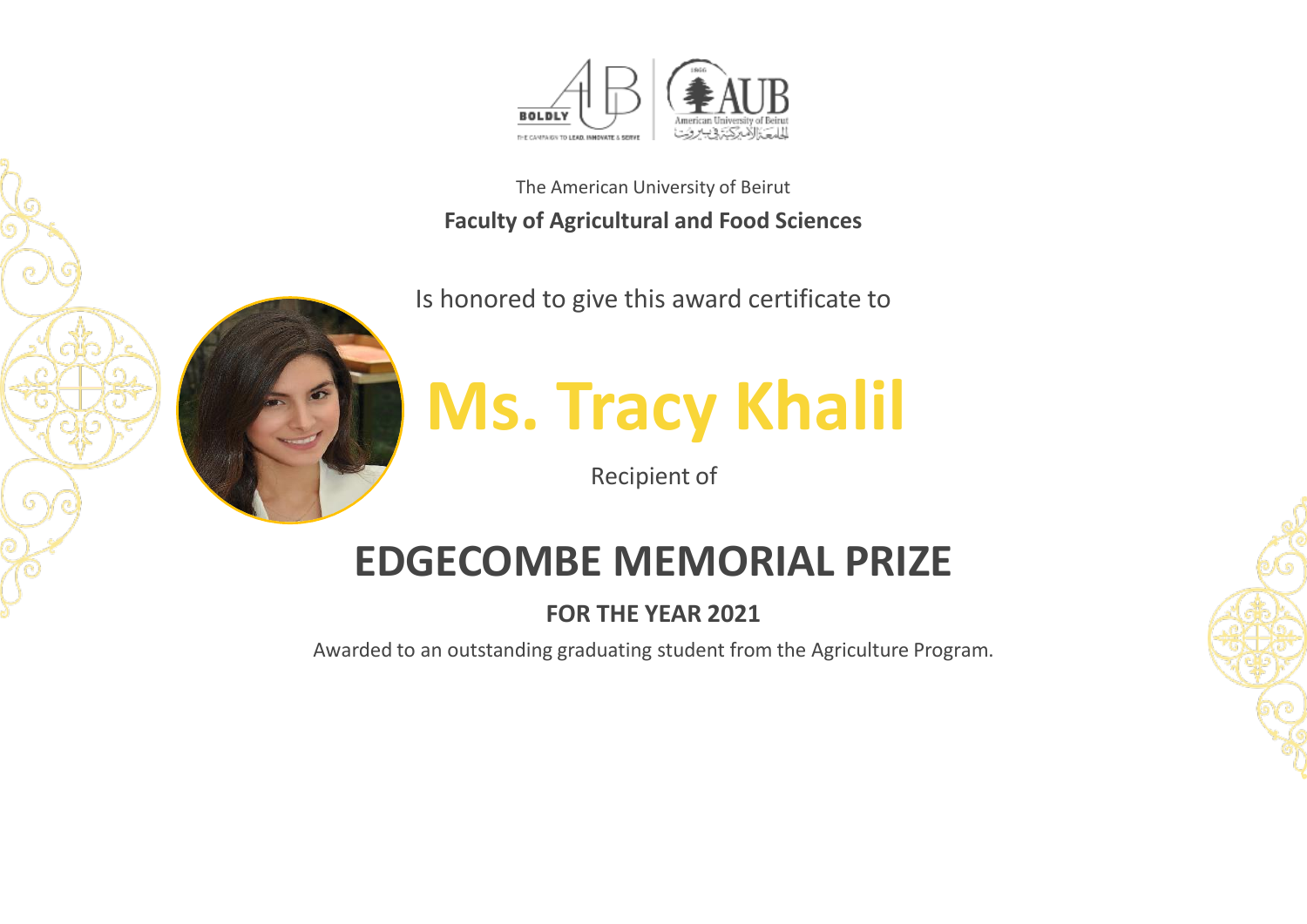

Is honored to give this award certificate to



# **Ms. Farah Kamaleddine**

Recipient of

## **KASHADURIAN AWARD**

## **FOR THE YEAR 2021**

Awarded to an AREC student who has shown outstanding performance in farm skills and practices, and appreciation for farm life at AREC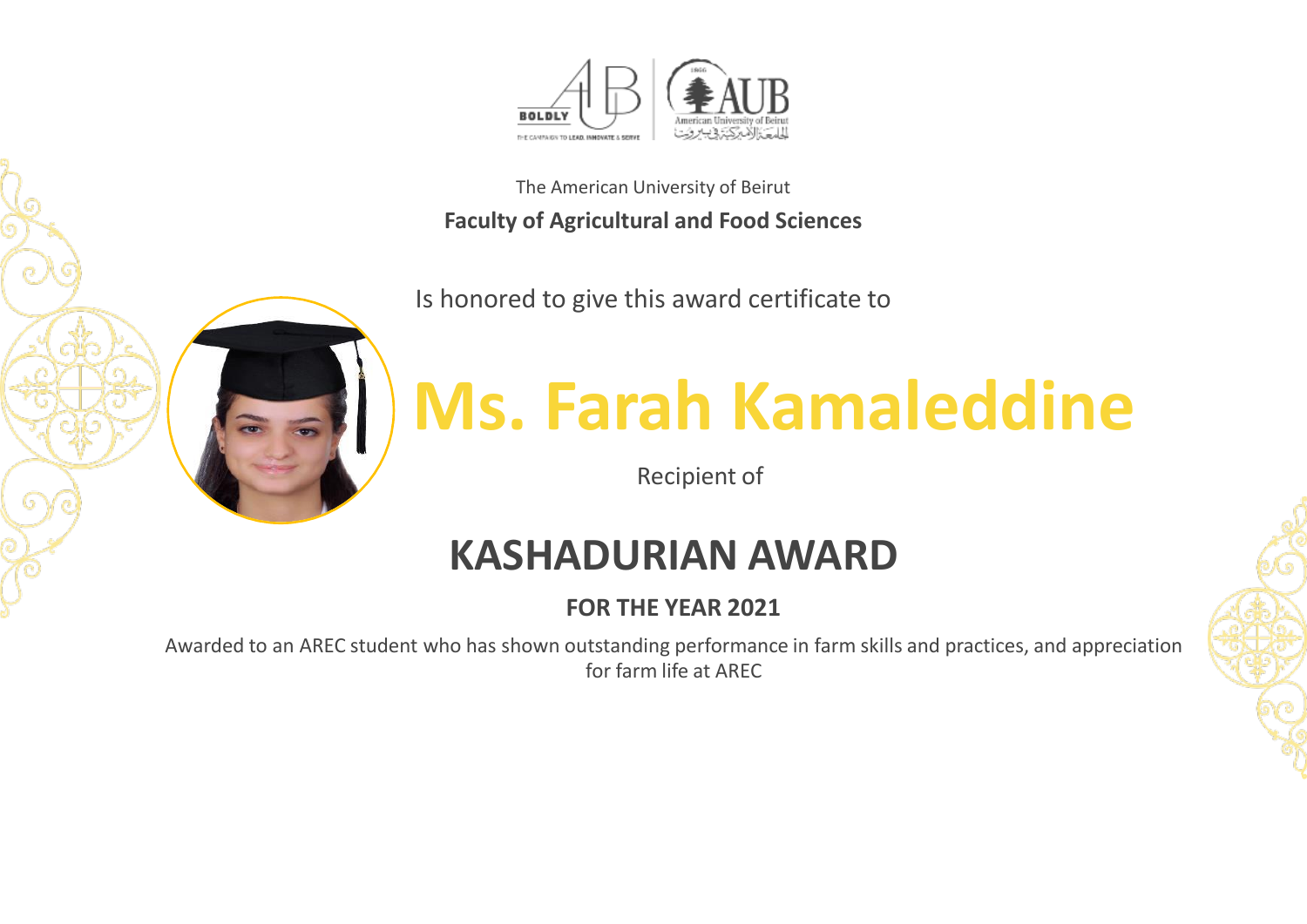

Is honored to give this award certificate to



# **Mr. Shady Youssef**

Recipient of

## **THE JOANNA HAIDAR AWARD**

## **FOR THE YEAR 2021**

Awarded to an AREC student who is environmentally aware and interested in agricultural practices and development.

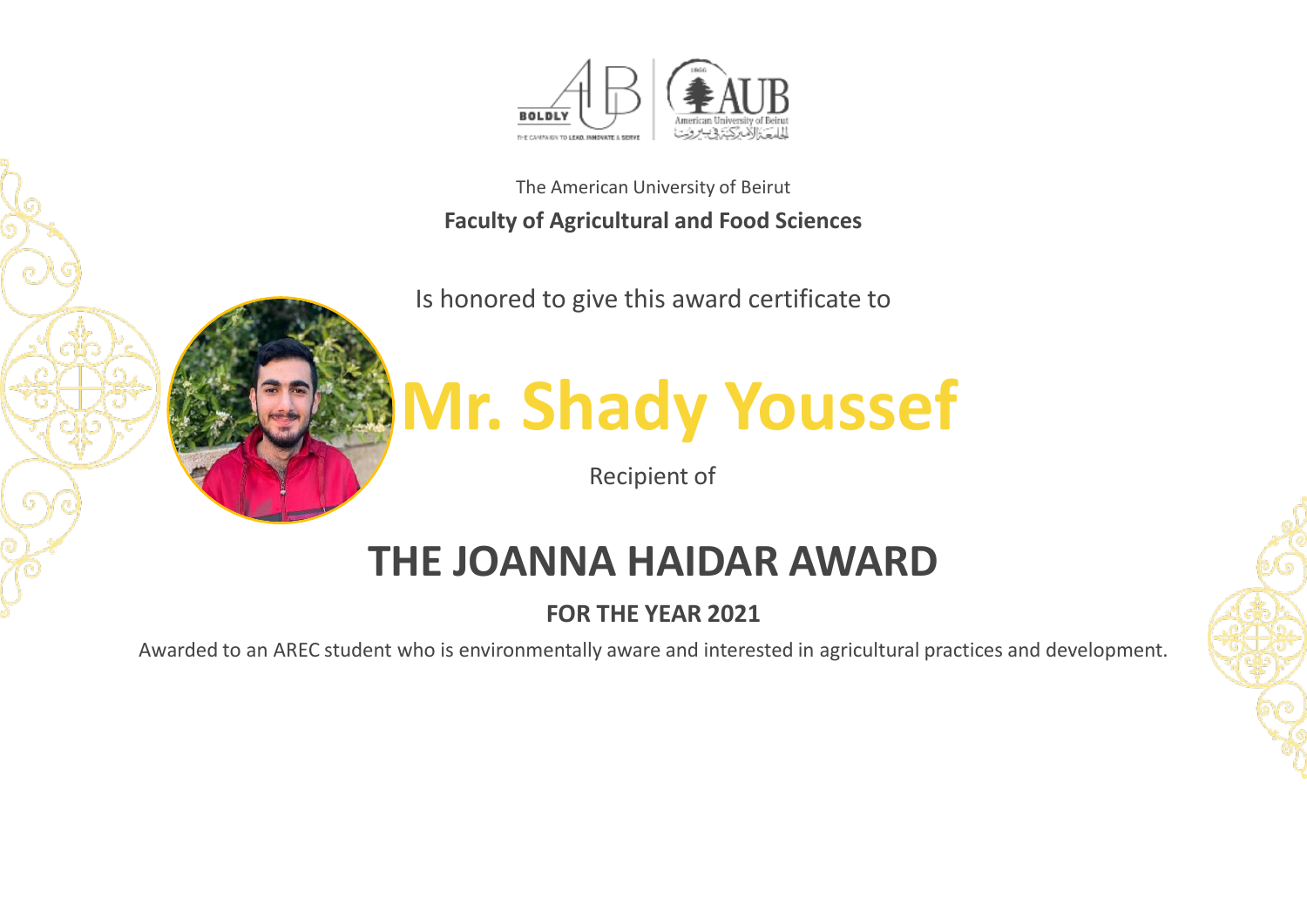

Is honored to give this award certificate to



Recipient of

## **THE DR. MUSA NAJIB NIMAH ENDOWED AWARD FOR ACADEMIC EXCELLENCE**

### **FOR THE YEAR 2021**

Awarded to a graduating student at the undergraduate level from the Agriculture Program who has the highest cumulative GPA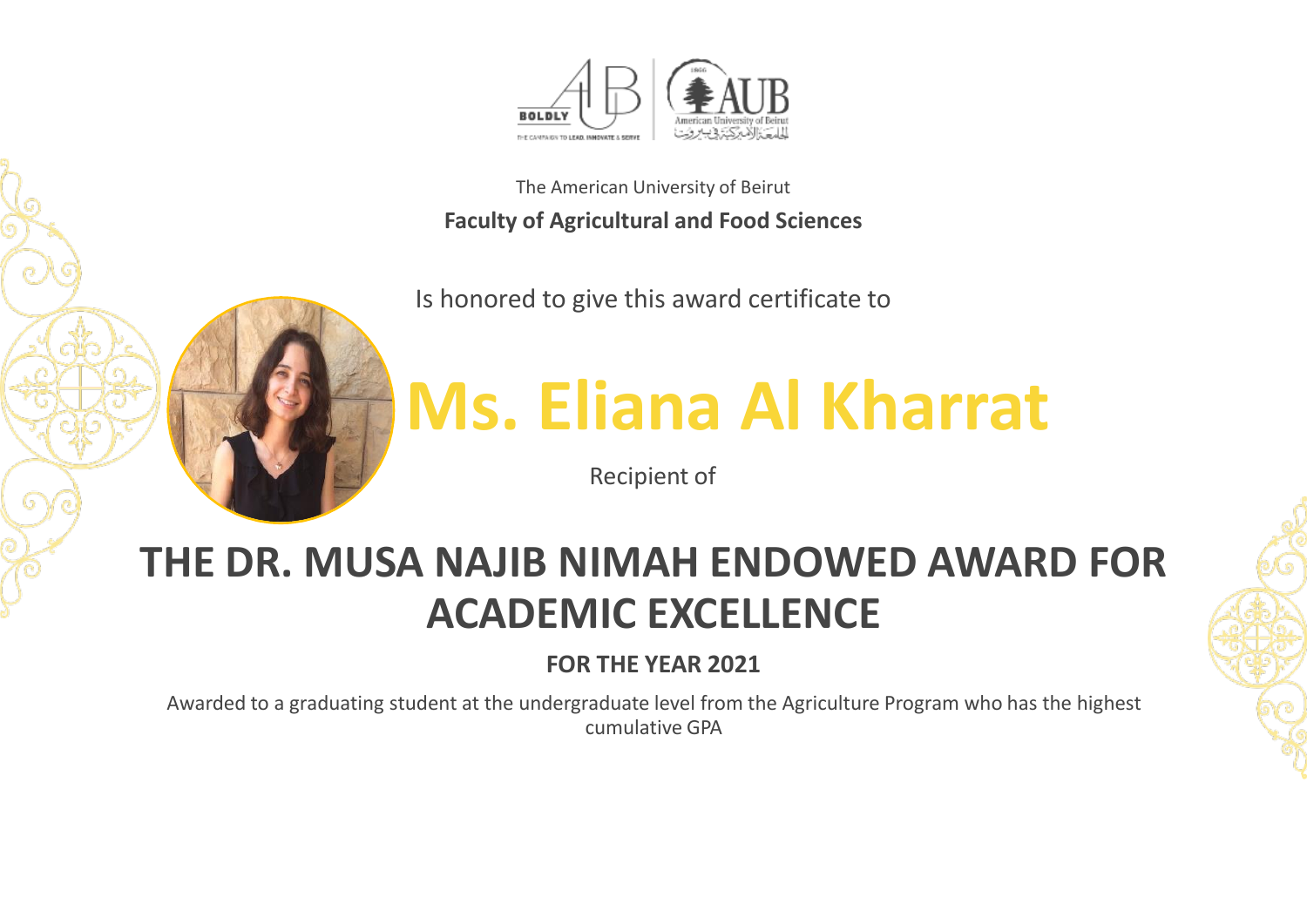

Is honored to give this award certificate to



## **Mr. Ali Abu Aleid**

Recipient of

## **THE NEHME MOUJAESS STUDENT AWARD IN LANDSCAPE ARCHITECTURE**

## **FOR THE YEAR 2021**

Awarded to a final year Landscape Architecture student whose final year project is selected by the LDEM Department as the most deserving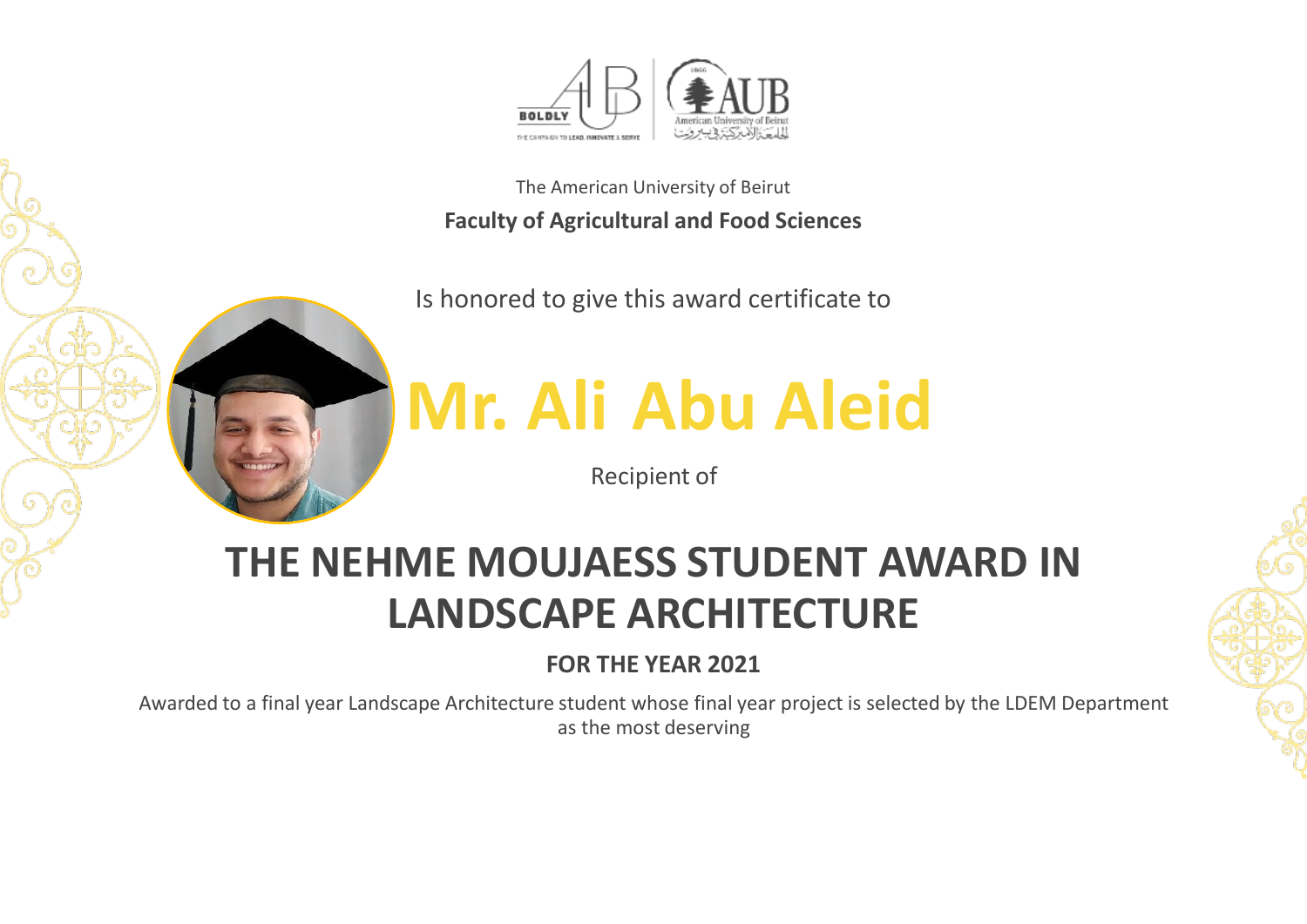

Is honored to give this award certificate to



# **Ms. Luna Mansour**

Recipient of

## **THE NEHME MOUJAESS STUDENT AWARD IN LANDSCAPE ARCHITECTURE**

## **FOR THE YEAR 2021**

Awarded to a final year Landscape Architecture student whose final year project is selected by the LDEM Department as the most deserving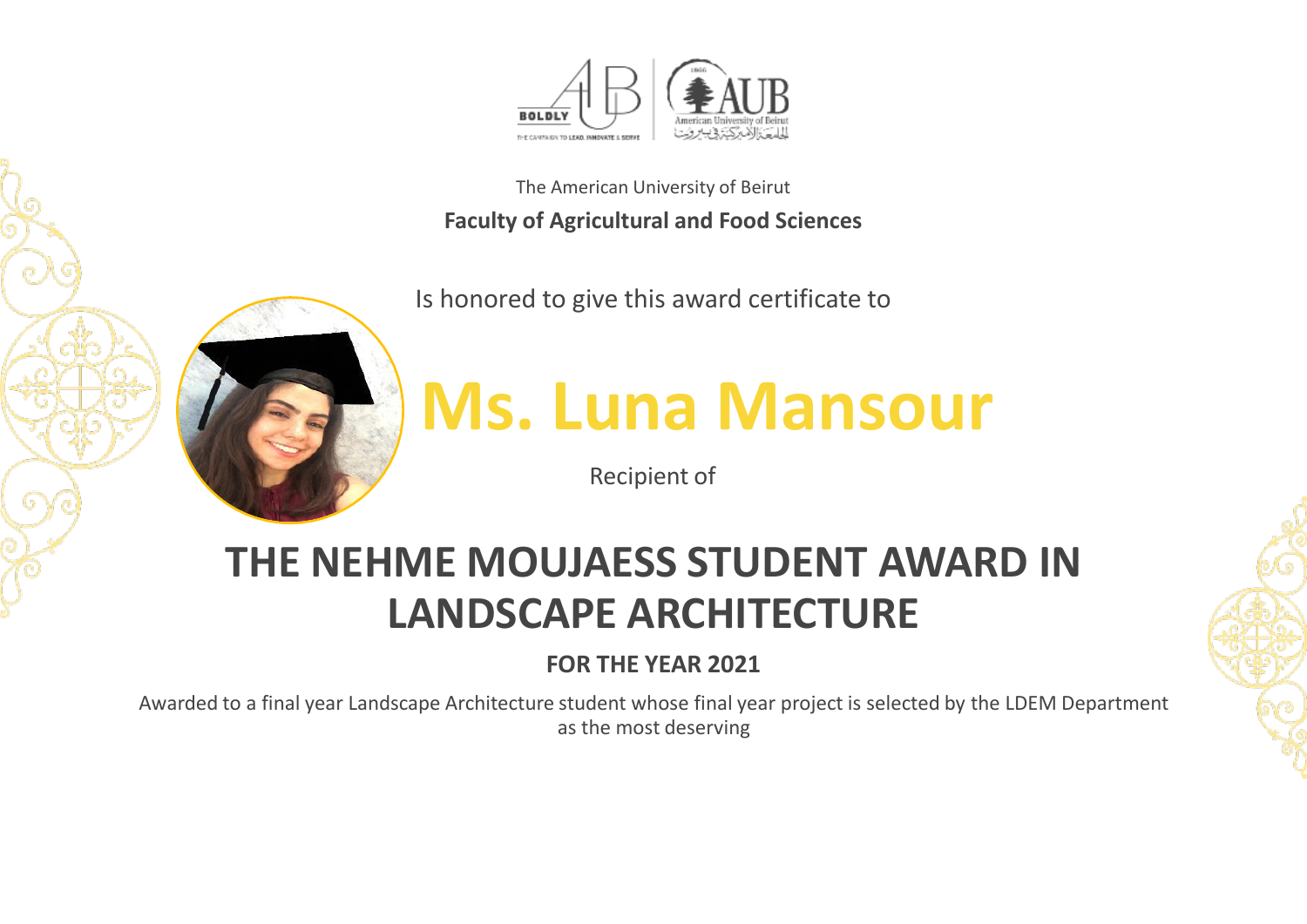

Is honored to give this award certificate to



# **Ms. Myriam Dagher**

Recipient of

## **ABDUL HADI DEBS ENDOWMENT AWARD FOR ACADEMIC EXCELLENCE**

## **FOR THE YEAR 2021**

Awarded to a student with an outstanding academic record that have demonstrated their research capabilities through a manuscript, project, or thesis deemed worthy of publication.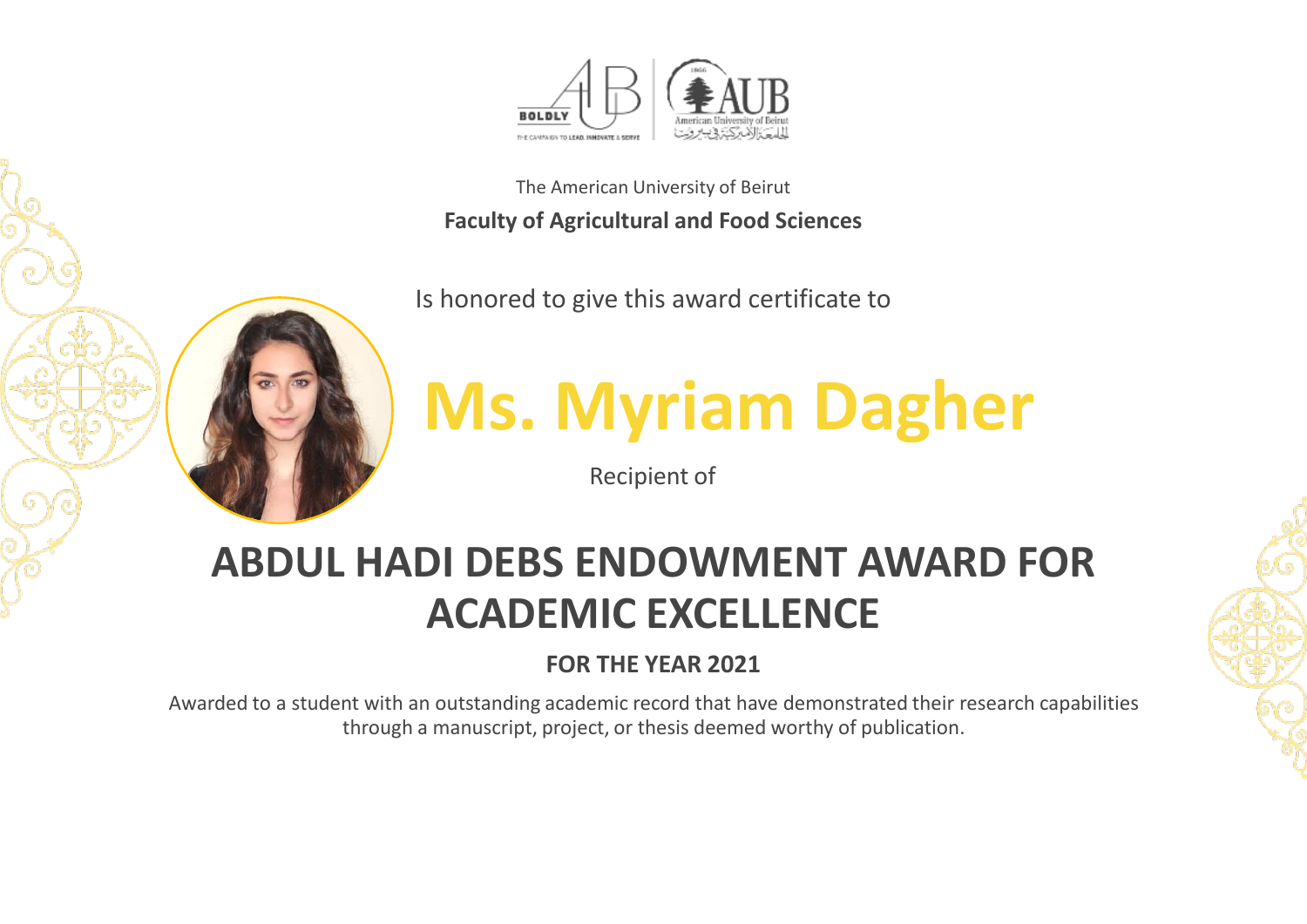

Is honored to give this award certificate to



**Ms. Roya Mourad**

Recipient of

## **ABDUL HADI DEBS ENDOWMENT AWARD FOR ACADEMIC EXCELLENCE**

### **FOR THE YEAR 2021**

Awarded to a student with an outstanding academic record that have demonstrated their research capabilities through a manuscript, project, or thesis deemed worthy of publication.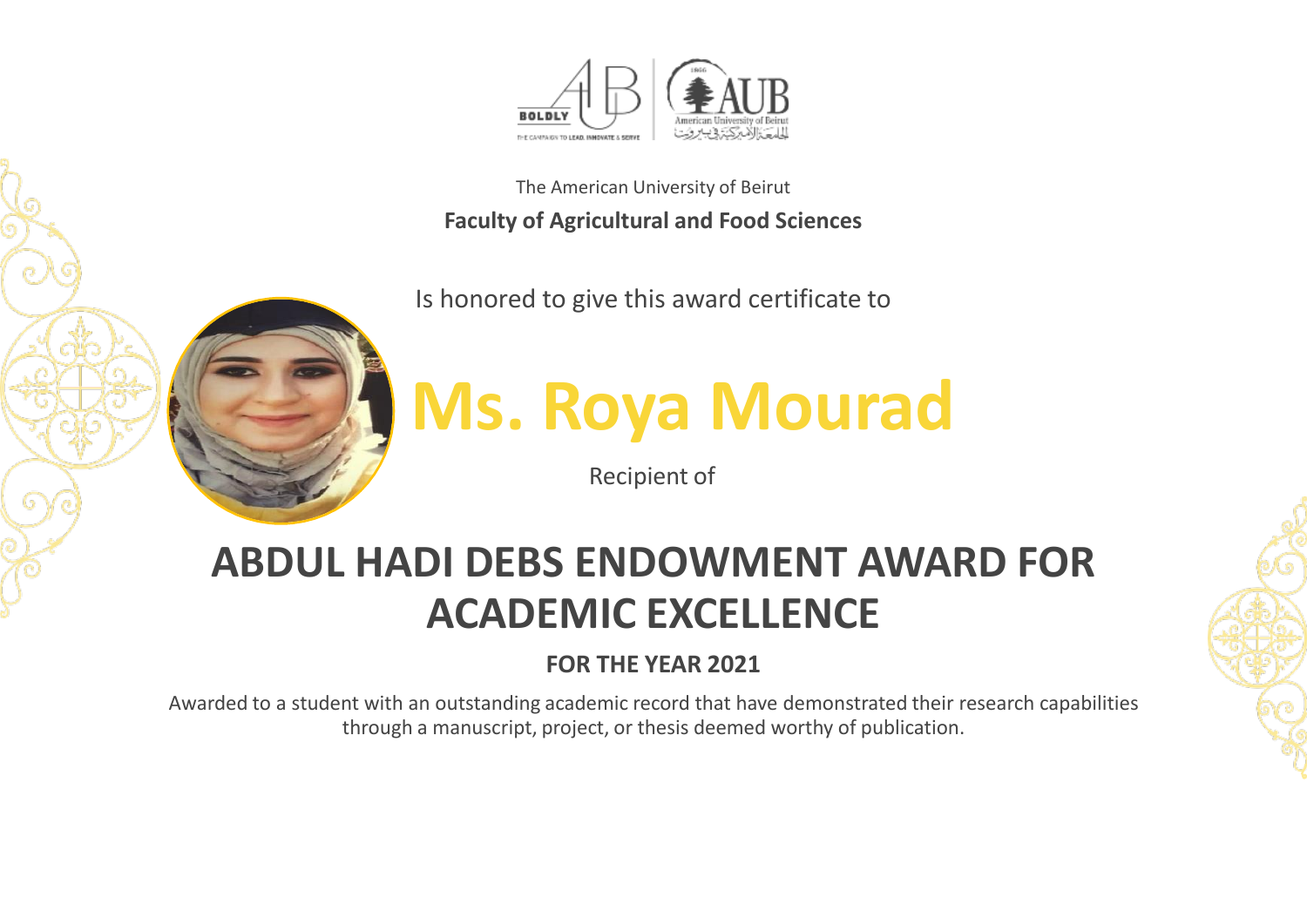

#### **Faculty of Agricultural and Food Sciences**

Is honored to give this award certificate to



Recipient of

## **DEAN THOMAS SUTHERLAND PRIZE FOR GRADUATE EXCELLENCE**

**FOR THE YEAR 2021**

Awarded to an M.Sc. graduate with the thesis judged best overall for design, research, presentation, and contribution to its field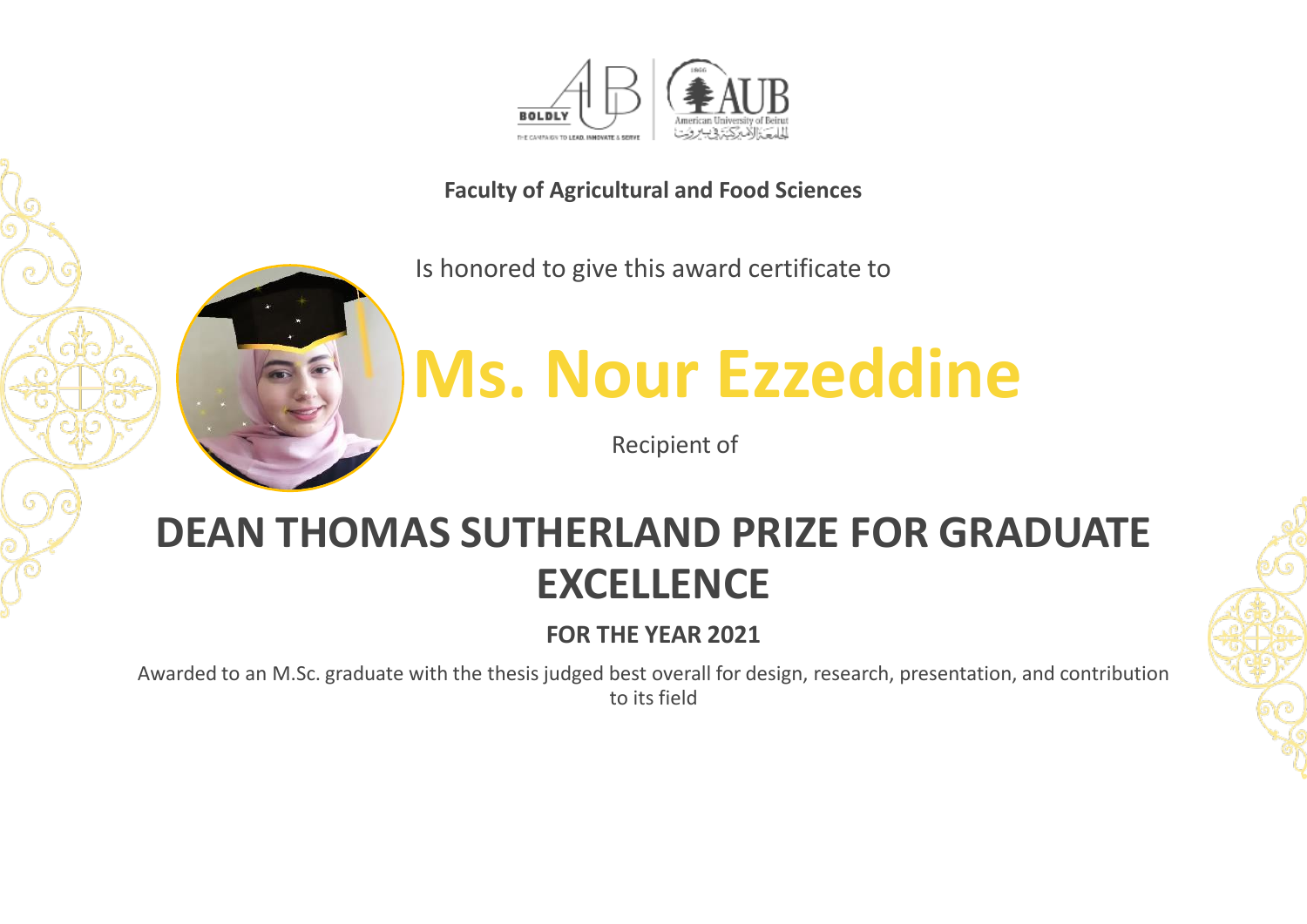

Is honored to give this award certificate to



# **Ms. Myra Zeineddine**

Recipient of

## **DEAN THOMAS SUTHERLAND PRIZE FOR GRADUATE EXCELLENCE**

### **FOR THE YEAR 2021**

Awarded to an M.Sc. graduate with the thesis judged best overall for design, research, presentation, and contribution to its field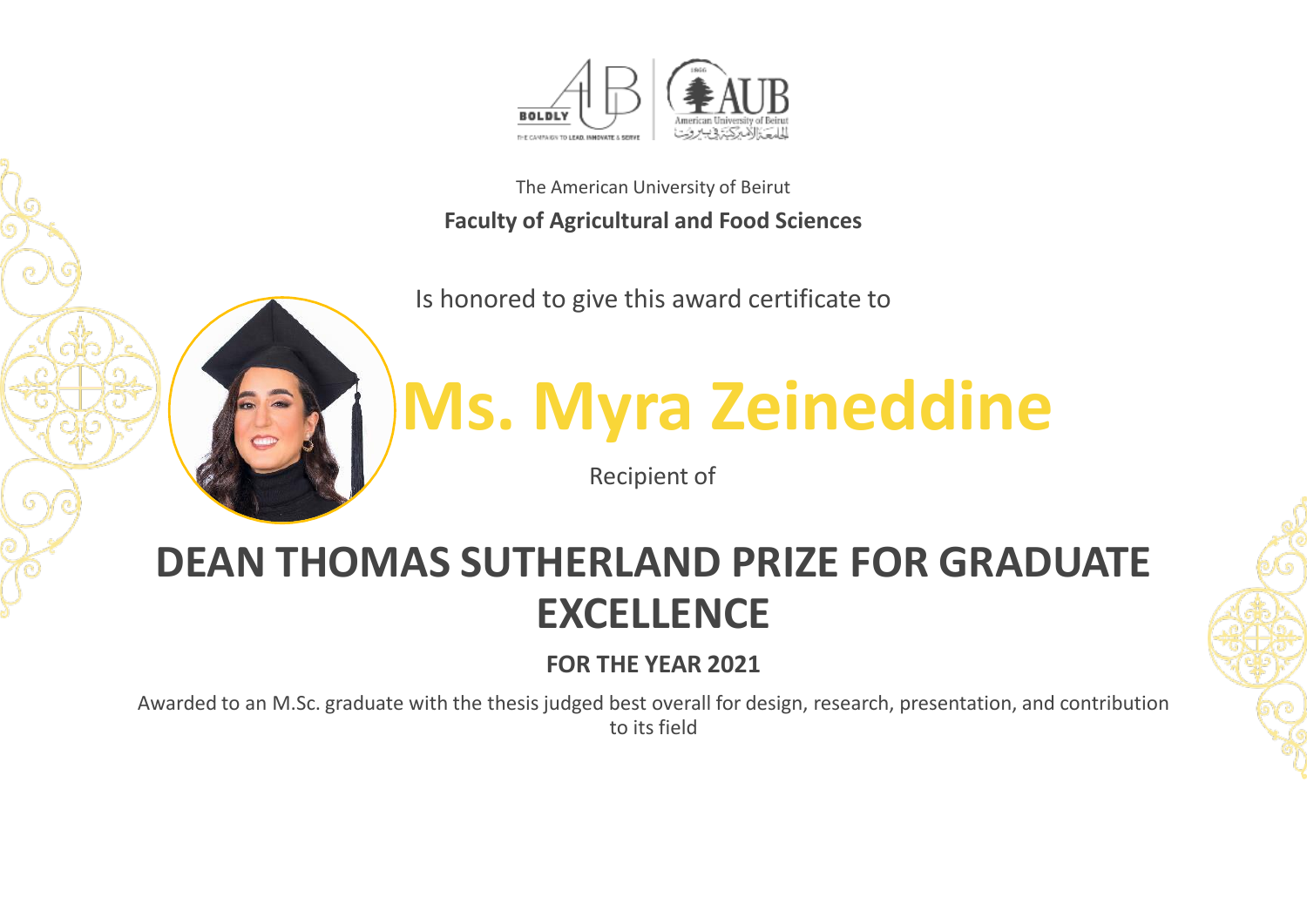

Is honored to give this award certificate to



# **Ms. Luna Mansour**

Recipient of

## **PENROSE AWARD**

## **FOR THE YEAR 2021**

Awarded to the outstanding undergraduate student made on the basis of scholarship, character, leadership, and contribution to the university life.

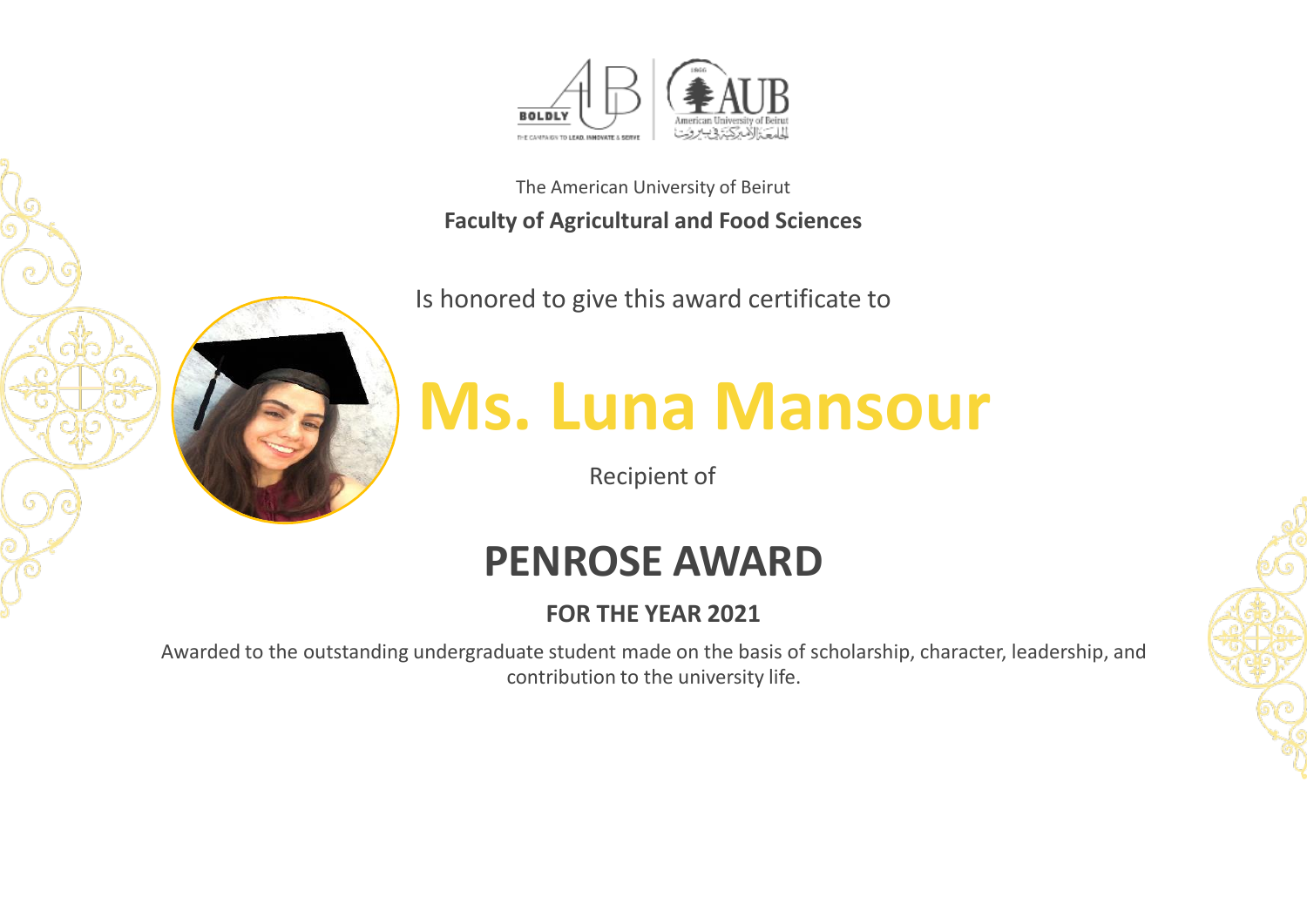

Is honored to give this award certificate to



## **Ms. Luna Mansour**

Recipient of

## **DEAN THOMAS SUTHERLAND PRIZE FOR UNDERGRADUATE EXCELLENCE**

### **FOR THE YEAR 2021**

Awarded to the recipient of the Penrose Award

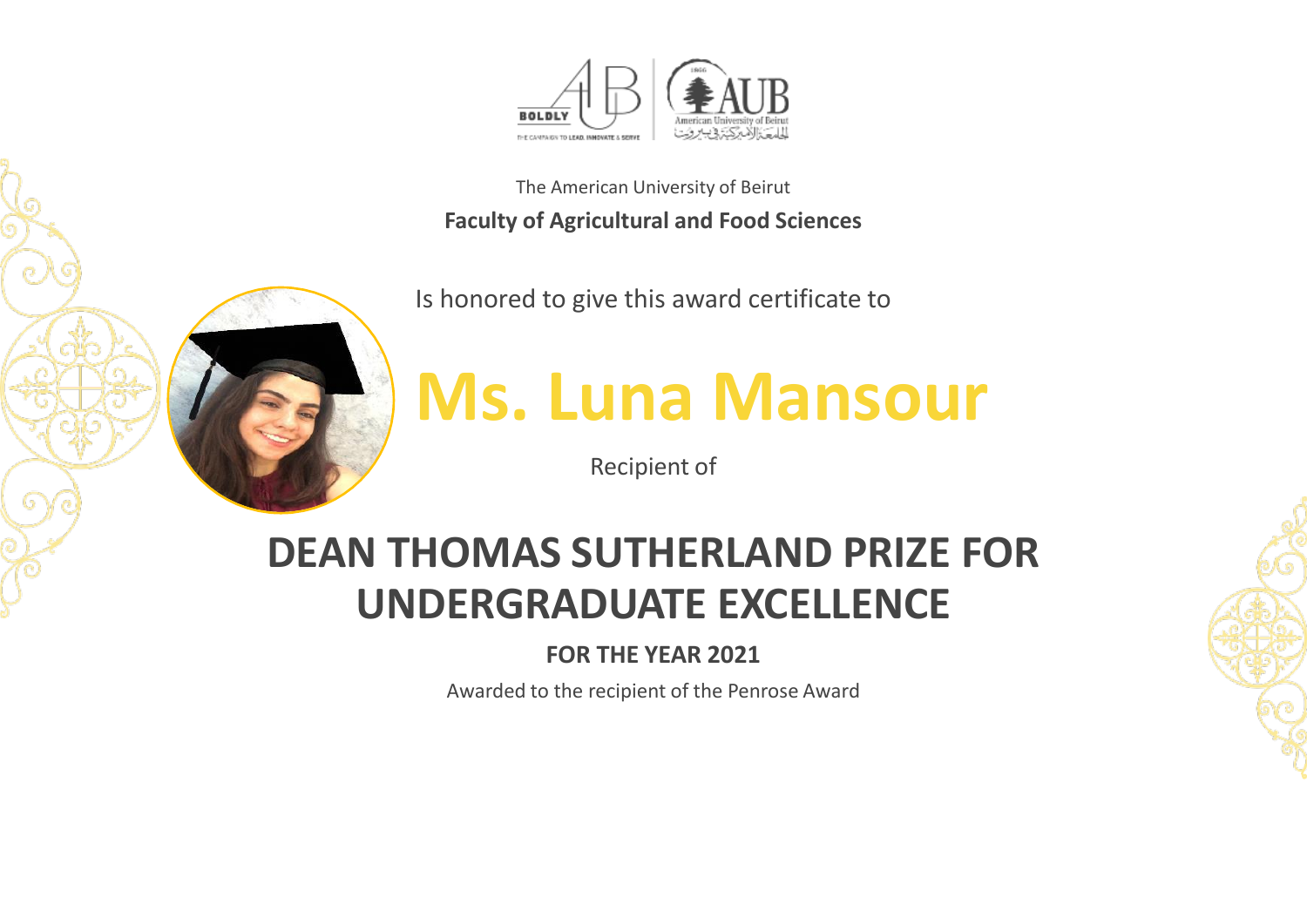

Is honored to give this award certificate to



# **Ms. Luna Mansour**

Recipient of

## **SLEIMAN-FISCHER AWARD**

### **FOR THE YEAR 2021**

Awarded to undergraduate FAFS students who demonstrate academic promise in the fields of agriculture, food, or water security in the Middle East region or Africa.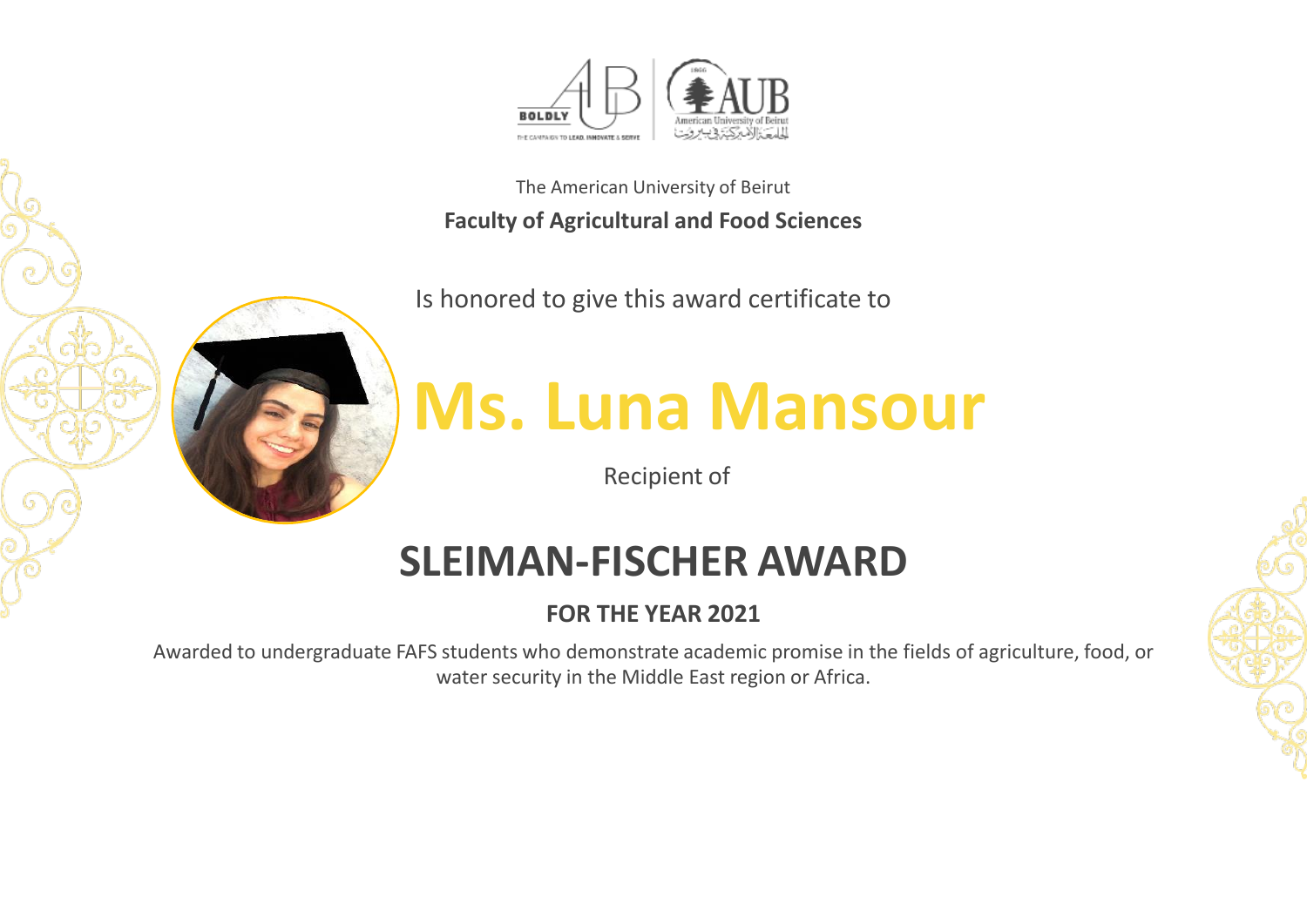

Is honored to give this award certificate to



# **Ms. Nivine Manasfi**

Recipient of

## **SLEIMAN-FISCHER AWARD**

### **FOR THE YEAR 2021**

Awarded to undergraduate FAFS students who demonstrate academic promise in the fields of agriculture, food, or water security in the Middle East region or Africa.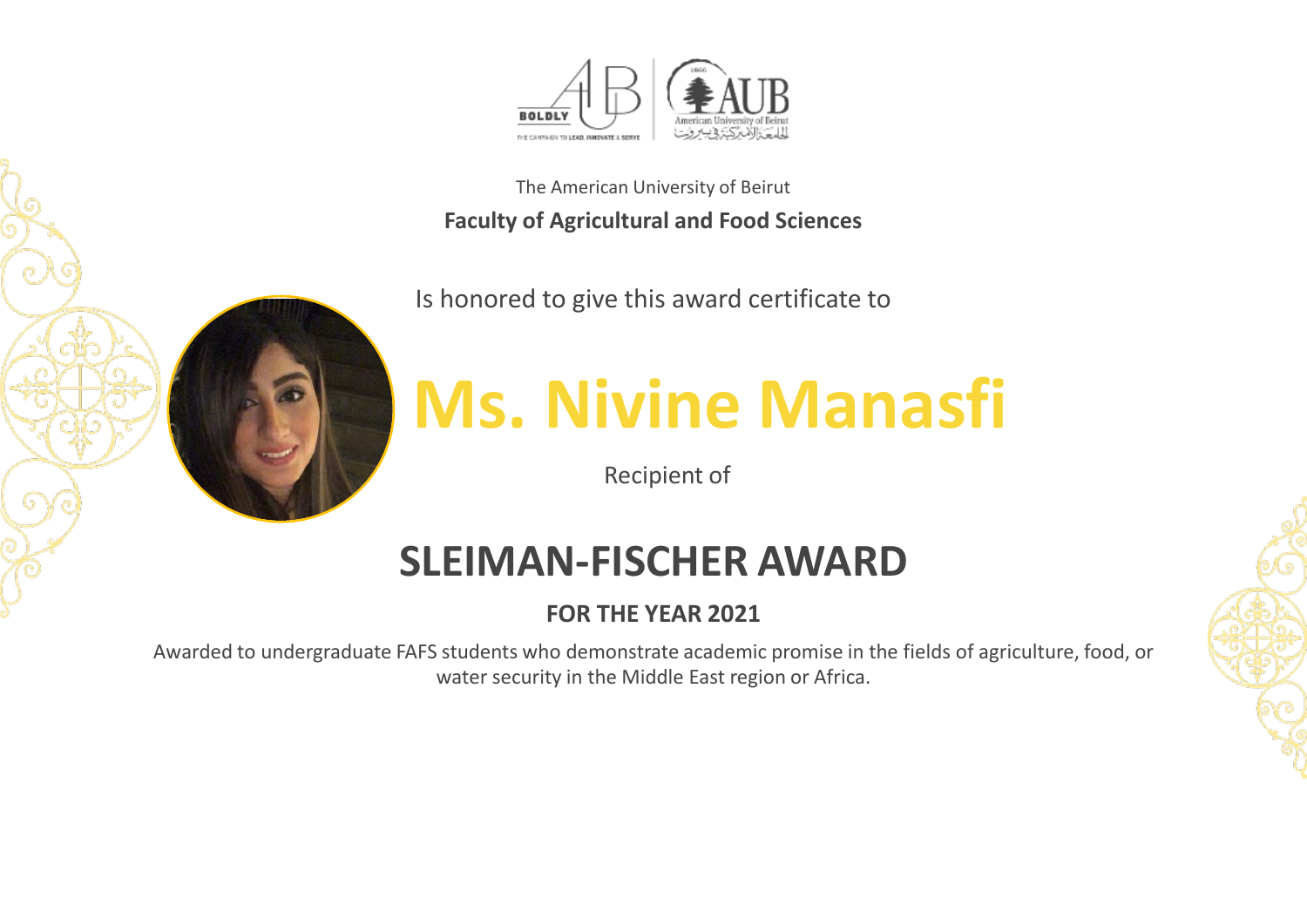

Is honored to give this award certificate to



# **Mr. Mark Beirouthy**

Recipient of

## **SLEIMAN-FISCHER AWARD**

### **FOR THE YEAR 2021**

Awarded to undergraduate FAFS students who demonstrate academic promise in the fields of agriculture, food, or water security in the Middle East region or Africa.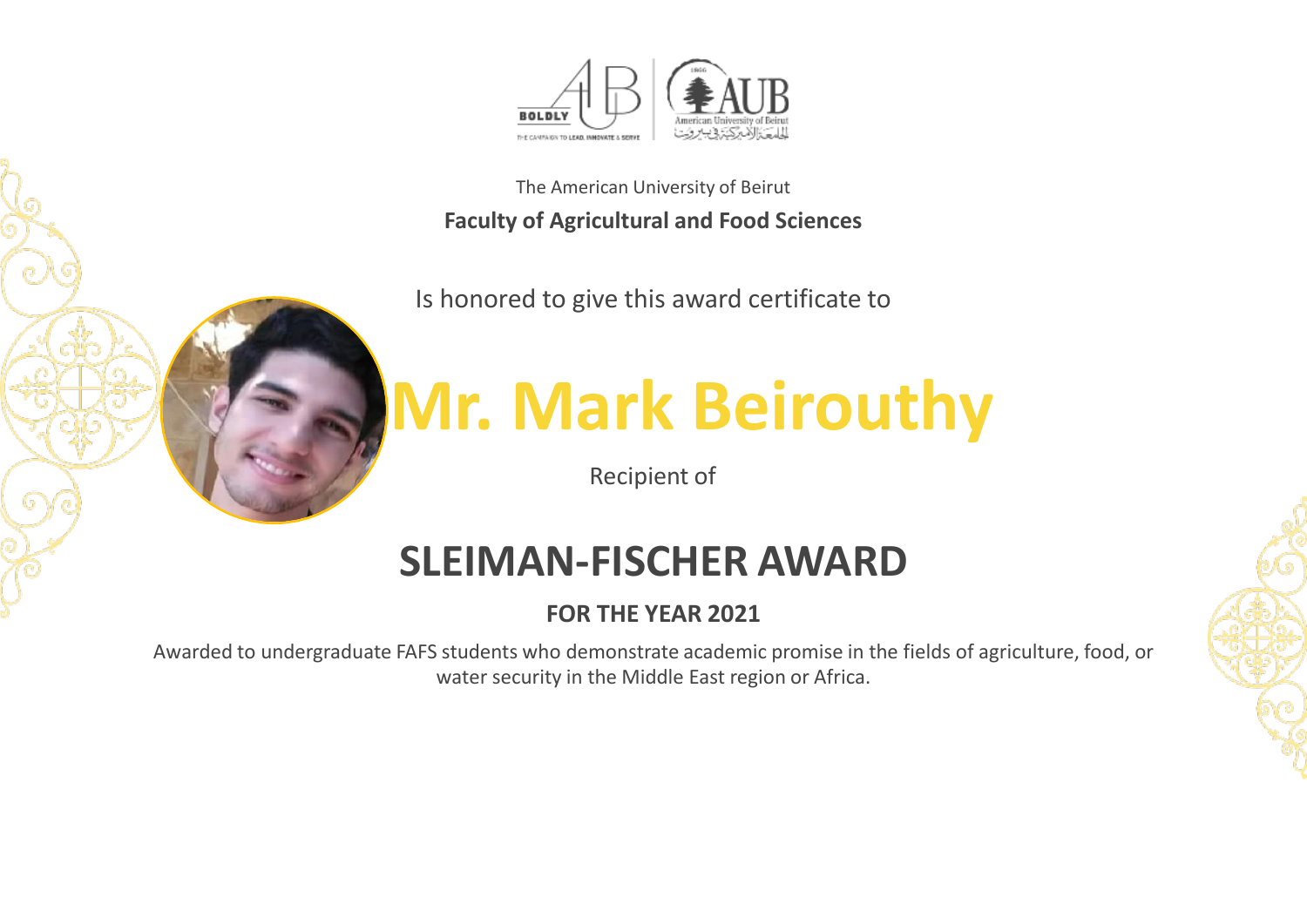

Is honored to give this award certificate to



## **Ms. Nour Deeb**

Recipient of

## **NAHLA HWALLA AWARD IN NUTRITION AND DIETETICS**

## **FOR THE YEAR 2021**

Awarded to a graduating student from the Nutrition and Dietetics Coordinated Program who has outstanding academic performance and exhibited collegiality and leadership with active engagement in student life to promote principles of health and wellbeing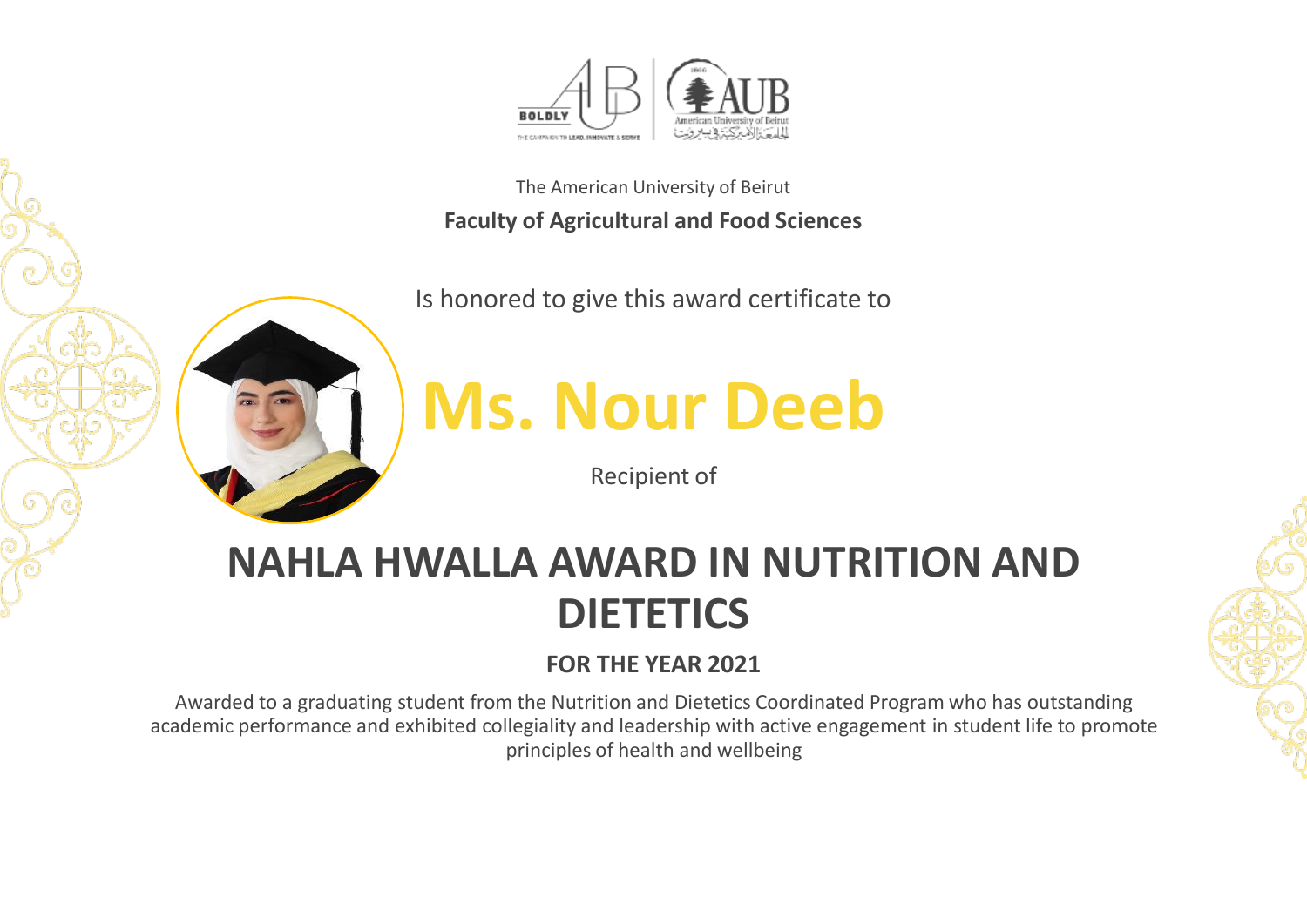

Is honored to give this award certificate to



# **Ms. Rima Al Mohtar**

Recipient of

## **THE AIMAN SULEIMAN STUDENT DEVELOPMENT AWARD**

### **FOR THE YEAR 2021**

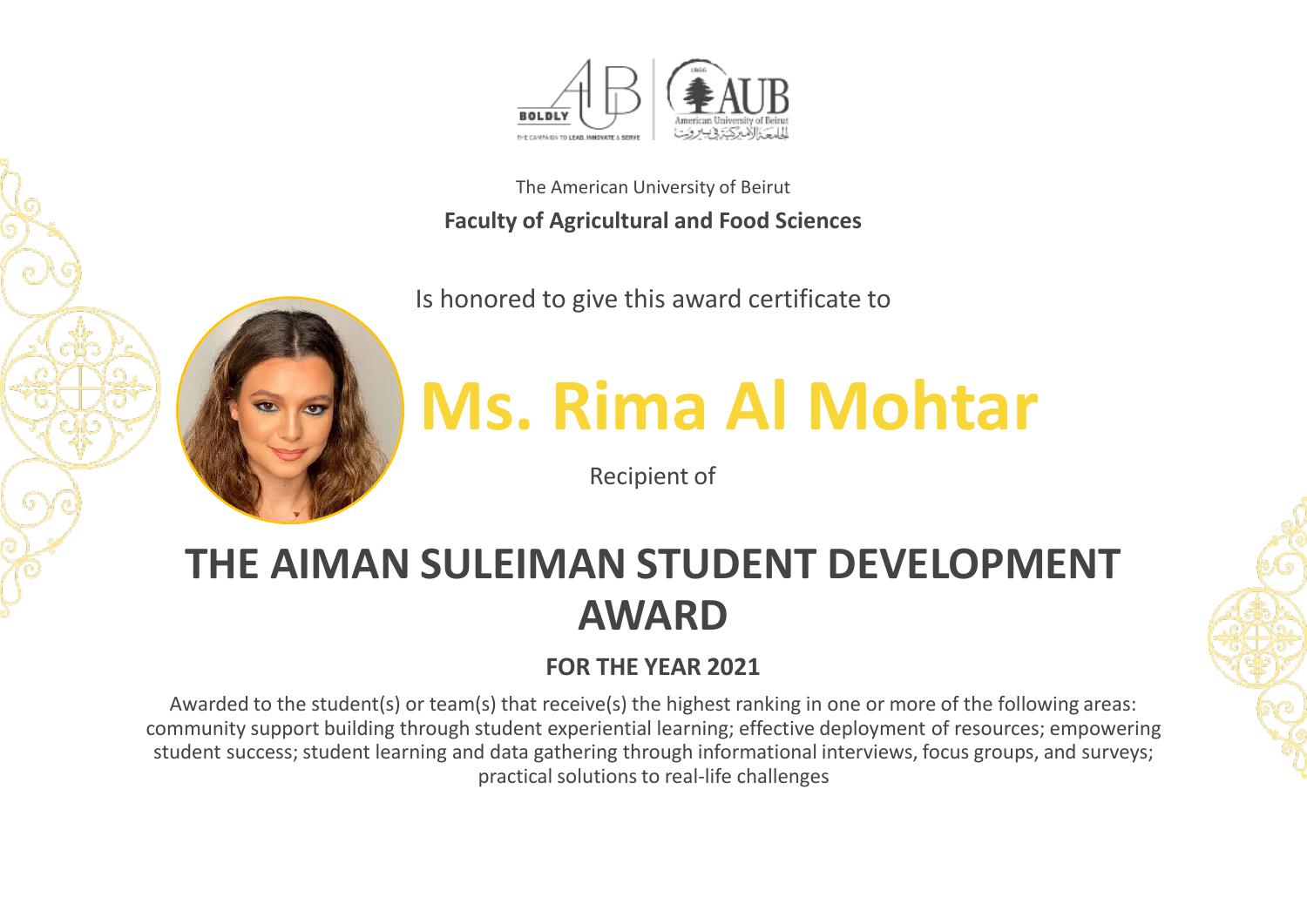

Is honored to give this award certificate to



## **Ms. Yara Hashem**

Recipient of

## **THE AIMAN SULEIMAN STUDENT DEVELOPMENT AWARD**

### **FOR THE YEAR 2021**

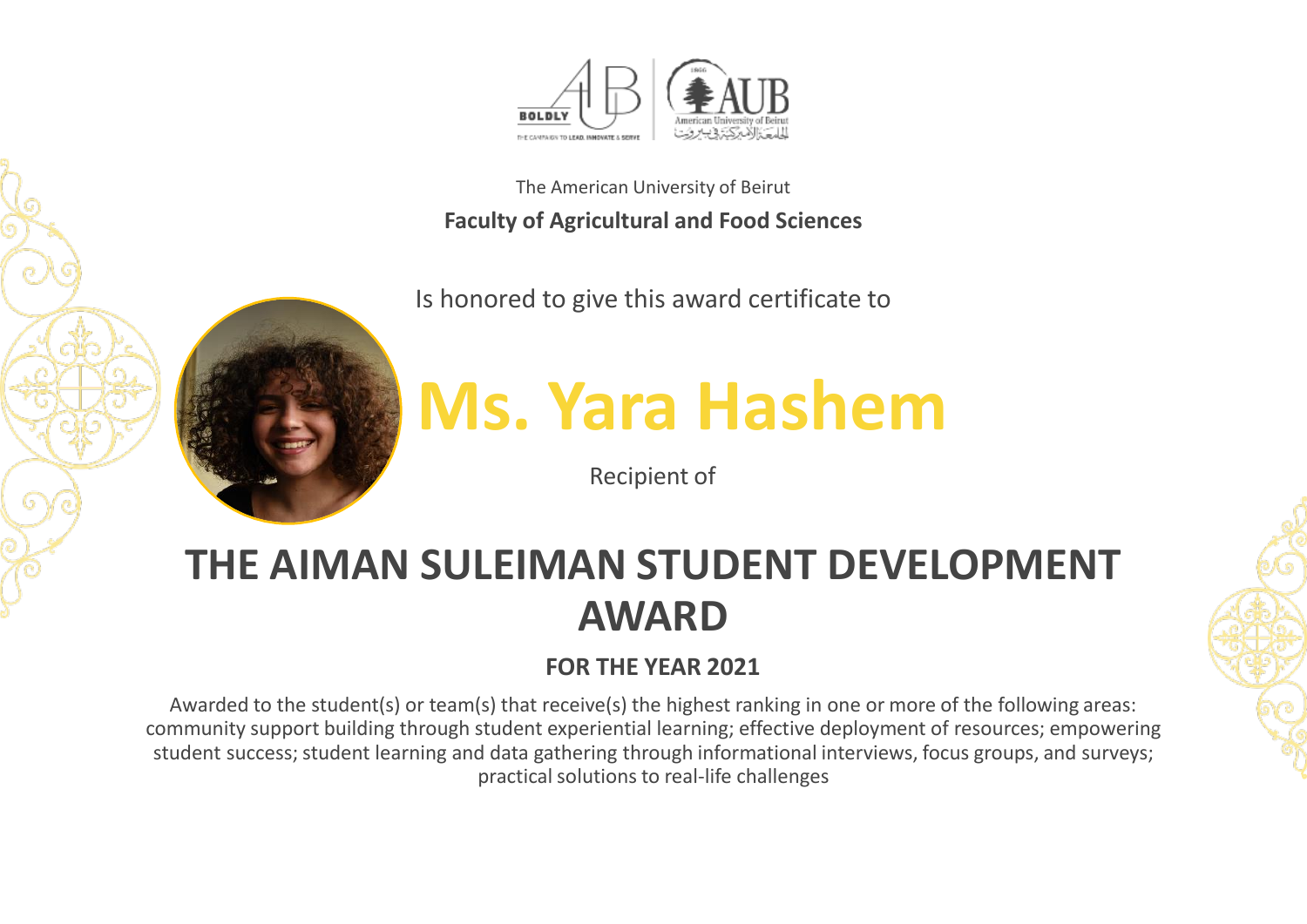

Is honored to give this award certificate to



# **Ms. Mia Maroun**

Recipient of

## **THE AIMAN SULEIMAN STUDENT DEVELOPMENT AWARD**

## **FOR THE YEAR 2021**

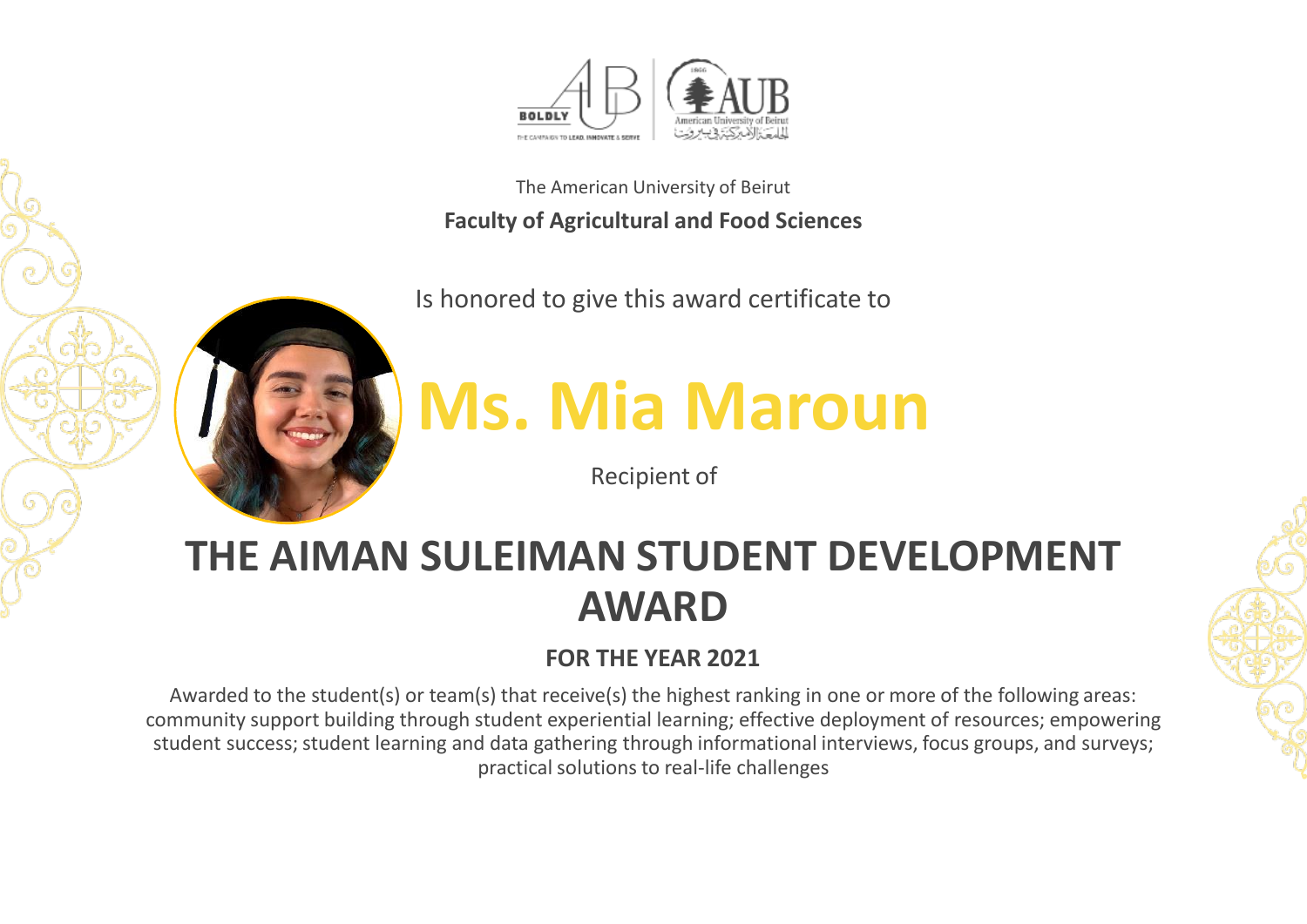

Is honored to give this award certificate to



# **Ms. Christelle Haydamous**

Recipient of

## **THE AIMAN SULEIMAN STUDENT DEVELOPMENT AWARD**

### **FOR THE YEAR 2021**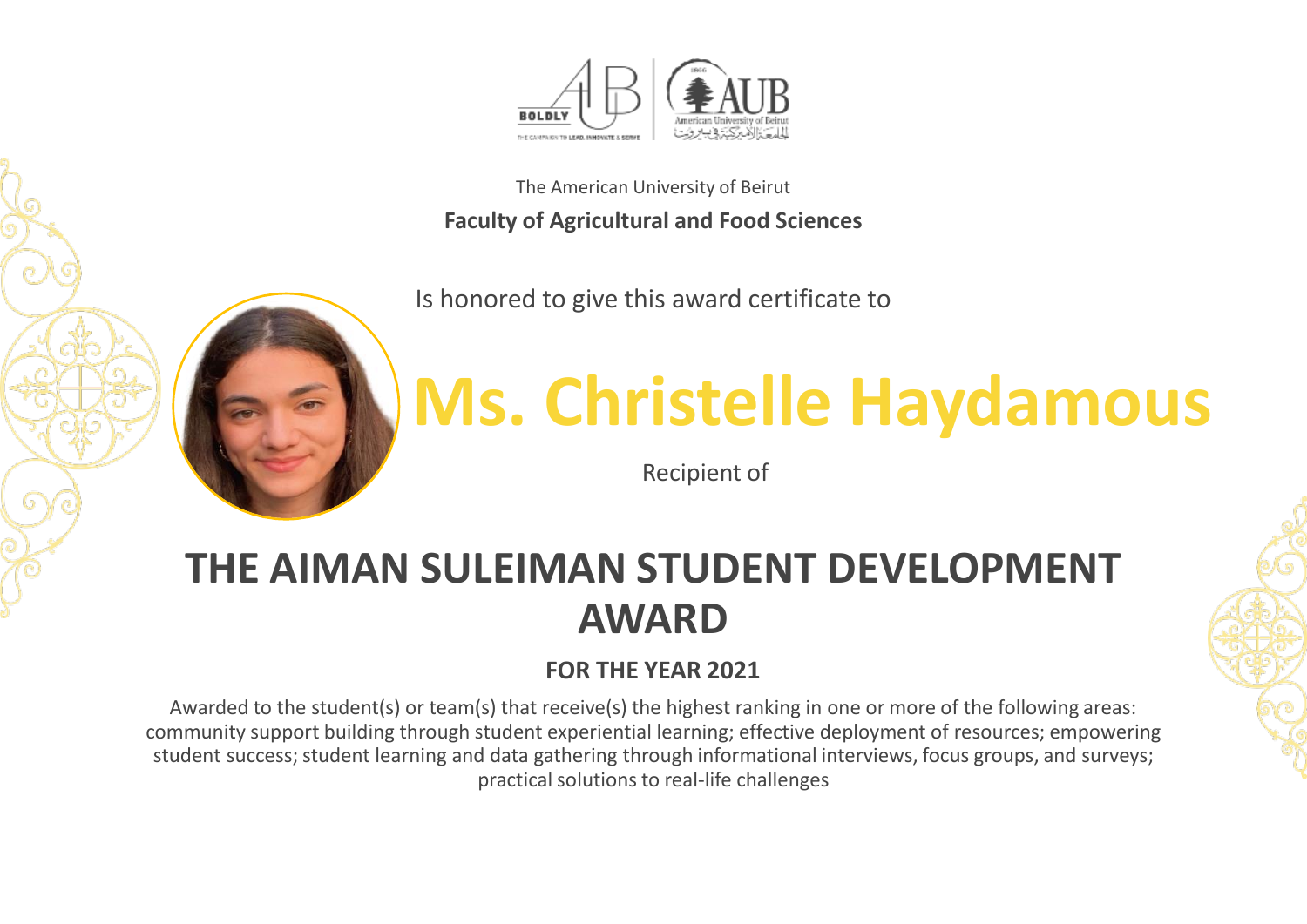

Is honored to give this award certificate to



## **Ms. Tala El Nakib**

Recipient of

## **THE AIMAN SULEIMAN STUDENT DEVELOPMENT AWARD**

### **FOR THE YEAR 2021**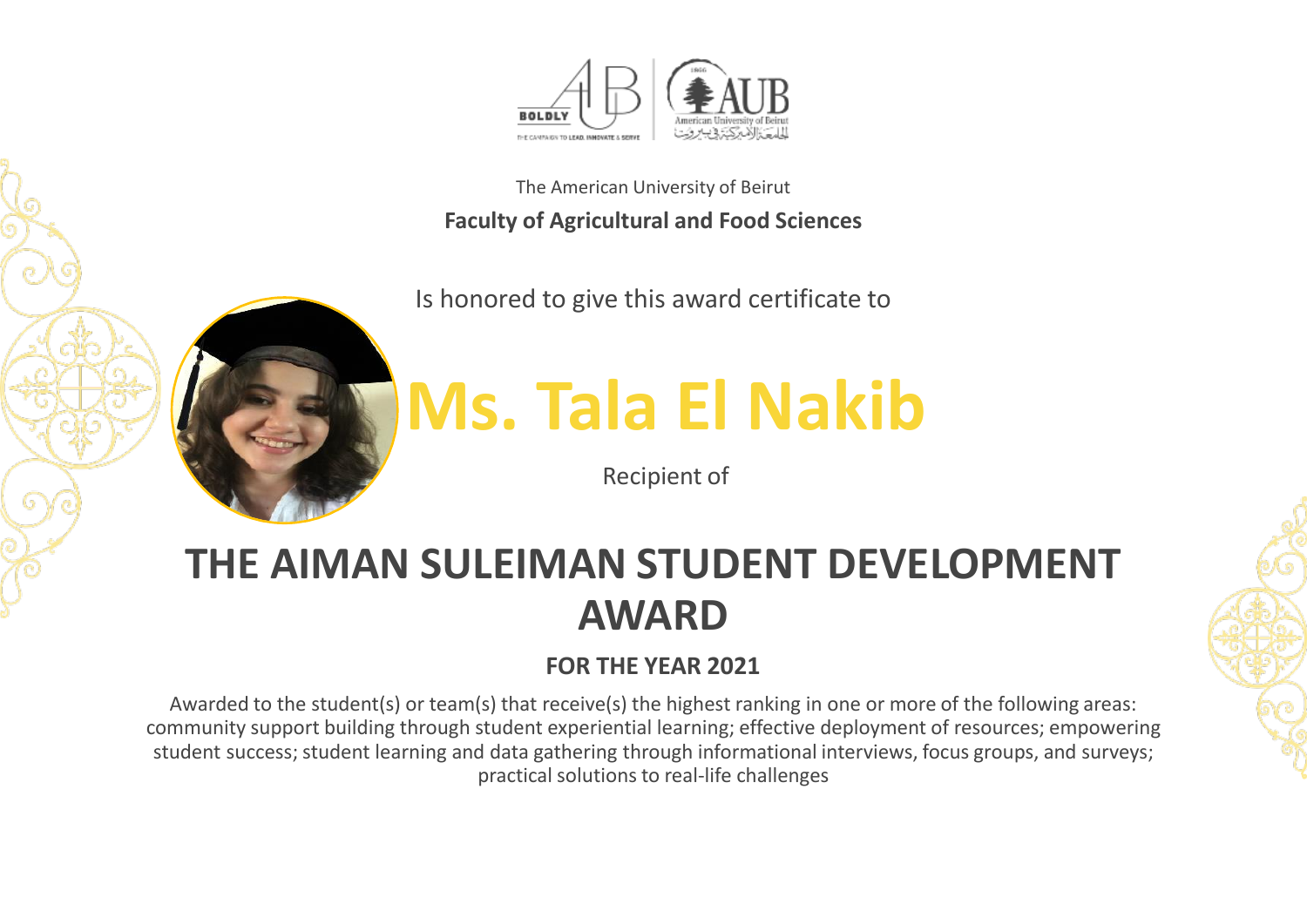

Is honored to give this award certificate to



## **Ms. Sara Badran**

Recipient of

## **THE AIMAN SULEIMAN STUDENT DEVELOPMENT AWARD**

## **FOR THE YEAR 2021**

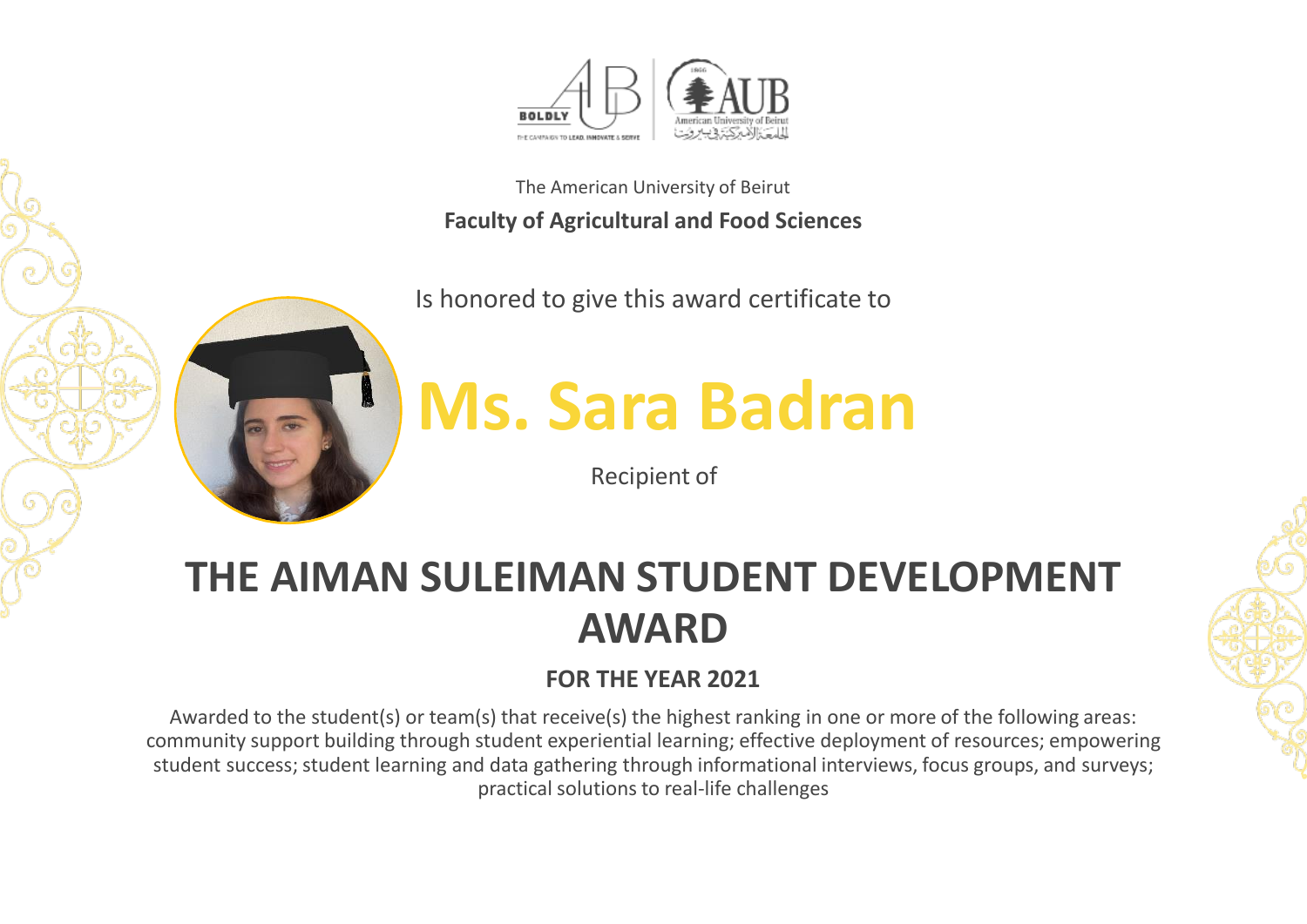

Is honored to give this award certificate to



# **Mr. Ayman Makarem**

Winner of First Place

## **FAFS Three Minutes Thesis (3MT ®)**

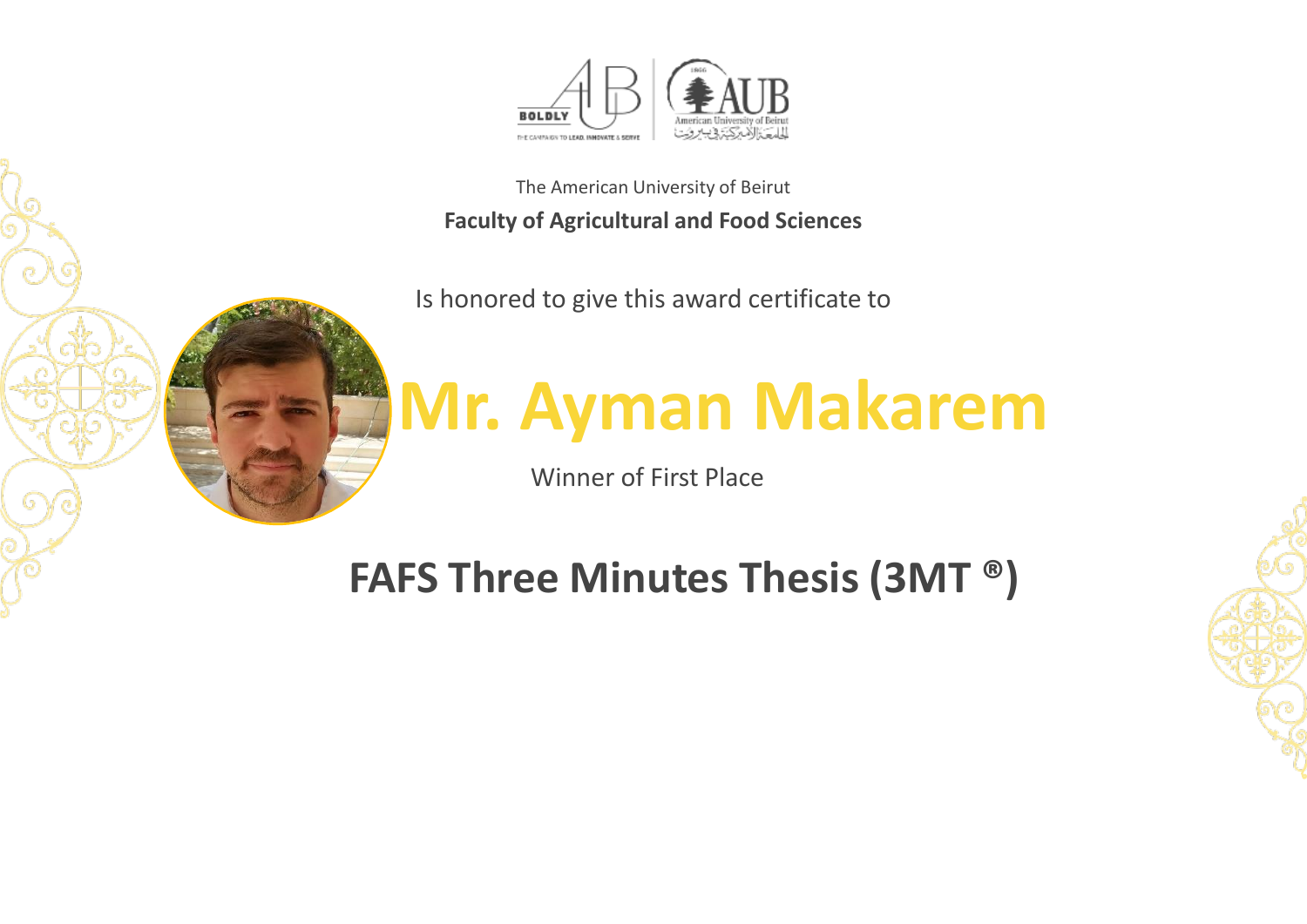

Is honored to give this award certificate to



## **Ms. Janelle Elizabeth Zakour**

Winner of Second Place

**FAFS Three Minutes Thesis (3MT ®)**

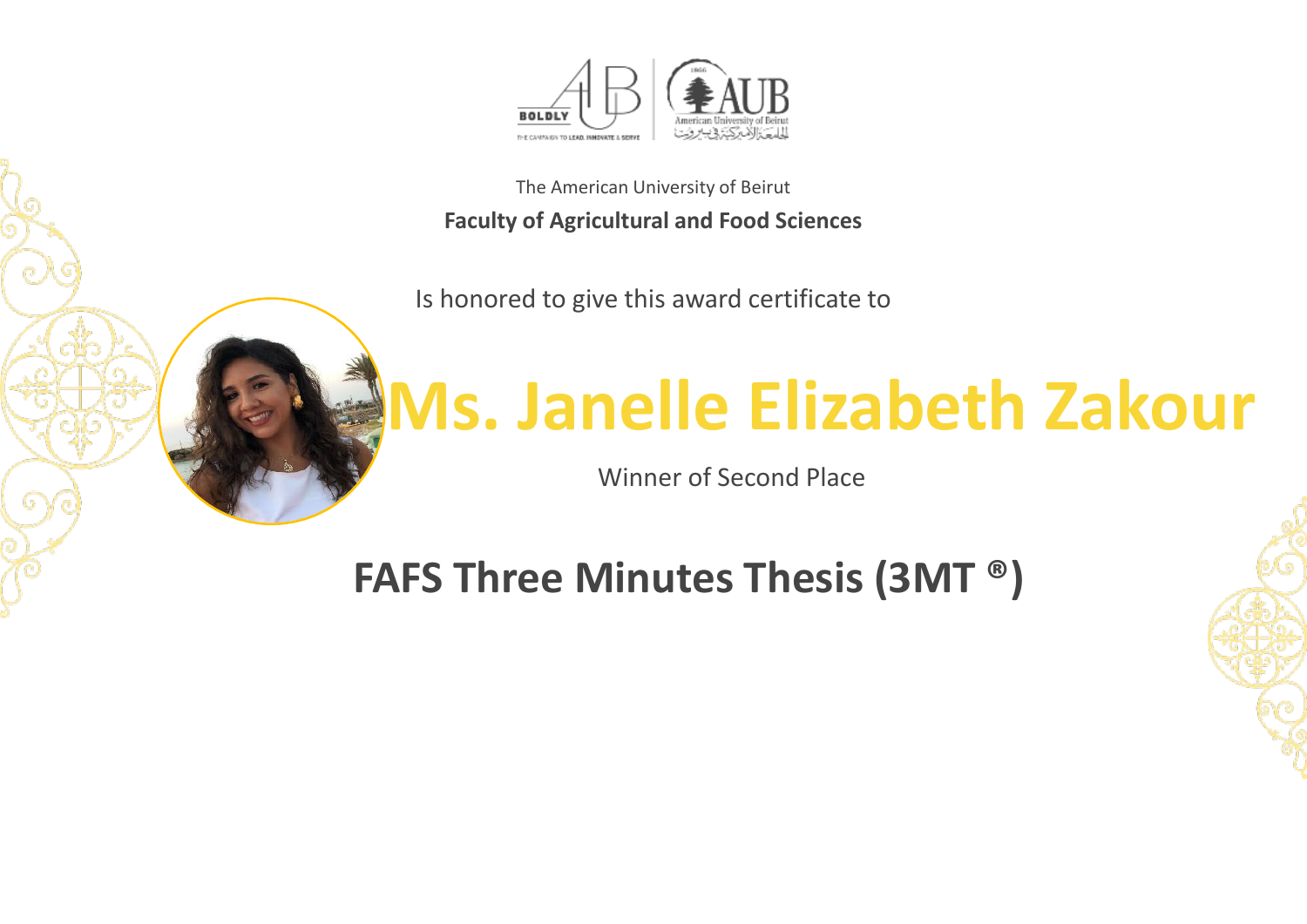

Is honored to give this award certificate to



# **Mr. Omar Bahlawan**

Winner of the People's Choice Award

## **FAFS Three Minutes Thesis (3MT ®)**

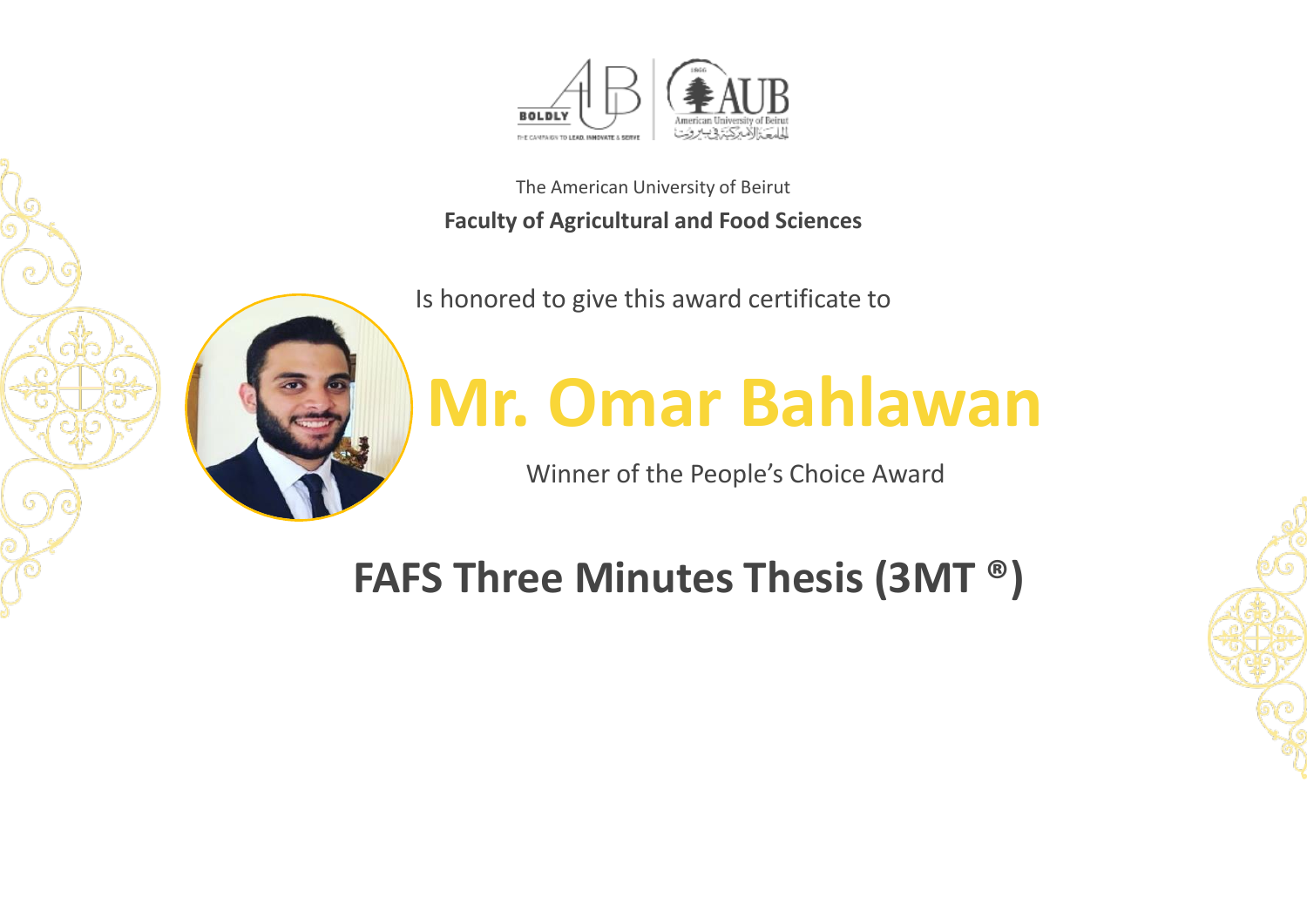

Is honored to give this award certificate to



# **Ms. Maya Salameh**

Recipient of

**The Rasha and Nouhad Daouk Student Development Fund**

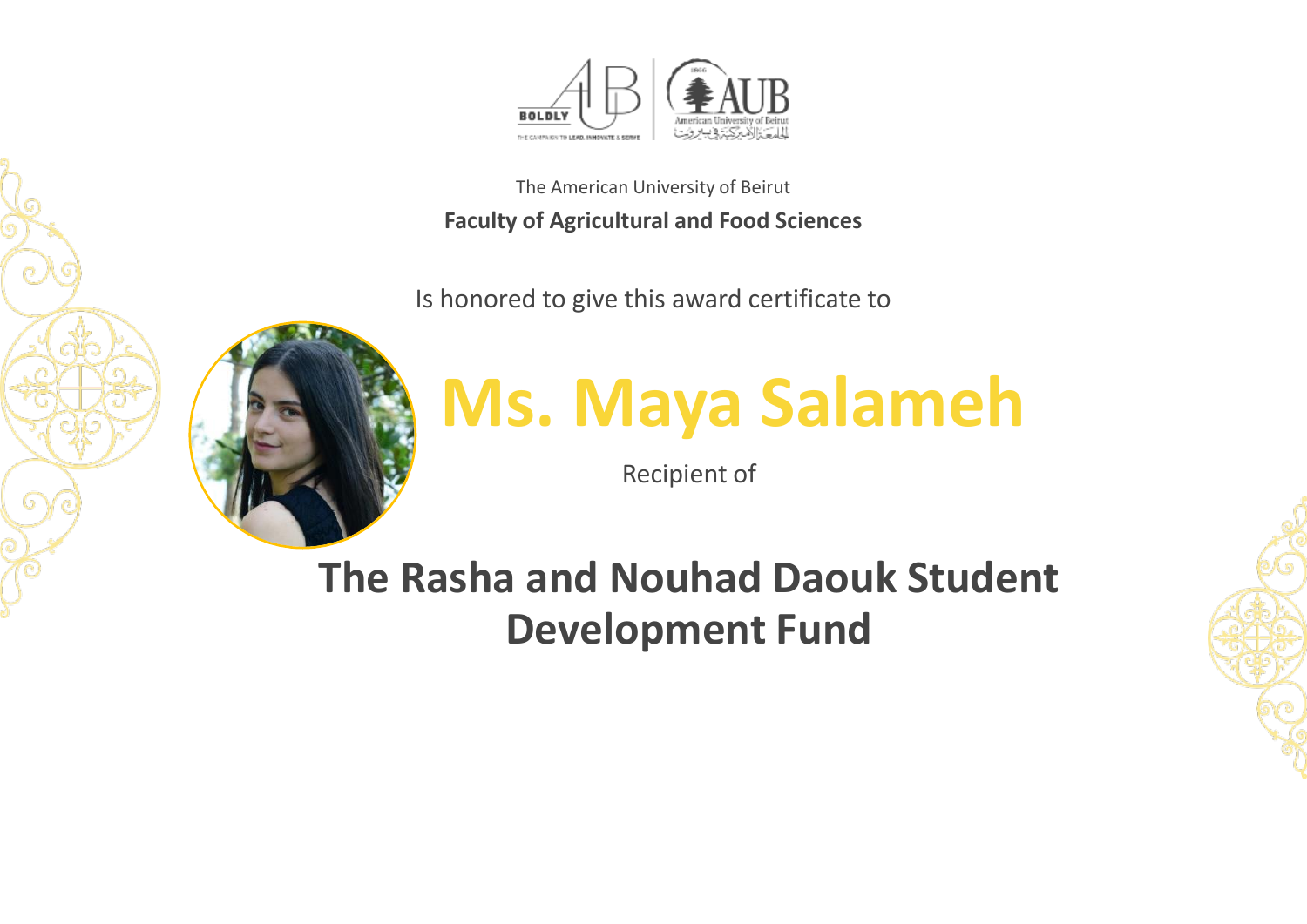

Is honored to give this award certificate to



## **Ms. Yara Gharzeddine**

Recipient of

**The WAAAUB - Abu Dhabi Chapter Student Endowed Award** 

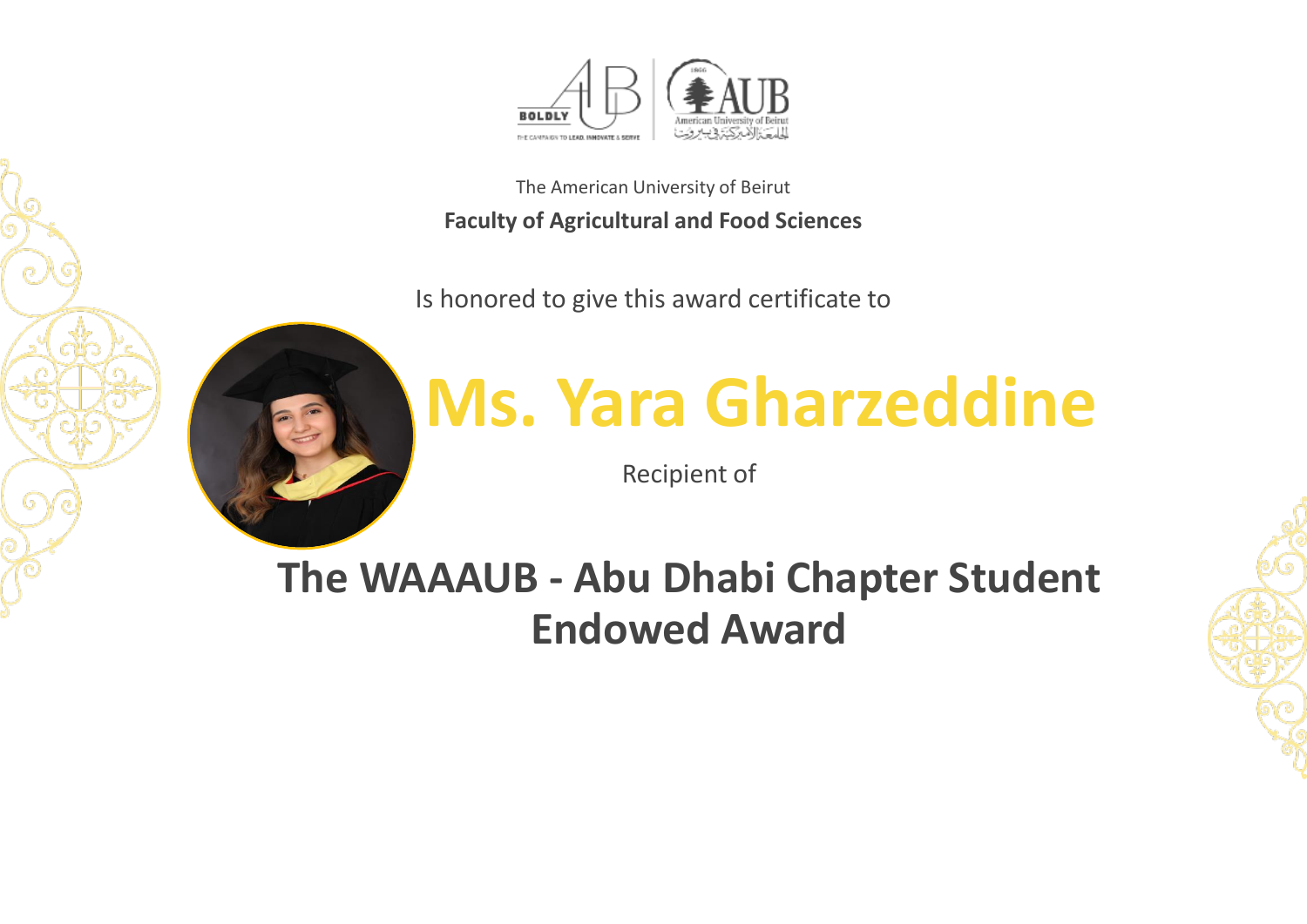

Is honored to give this award certificate to



# **Ms. Myriam Dagher**

Recipient of

**Joseph and Ilham Cicippio Endowed Research Fund**